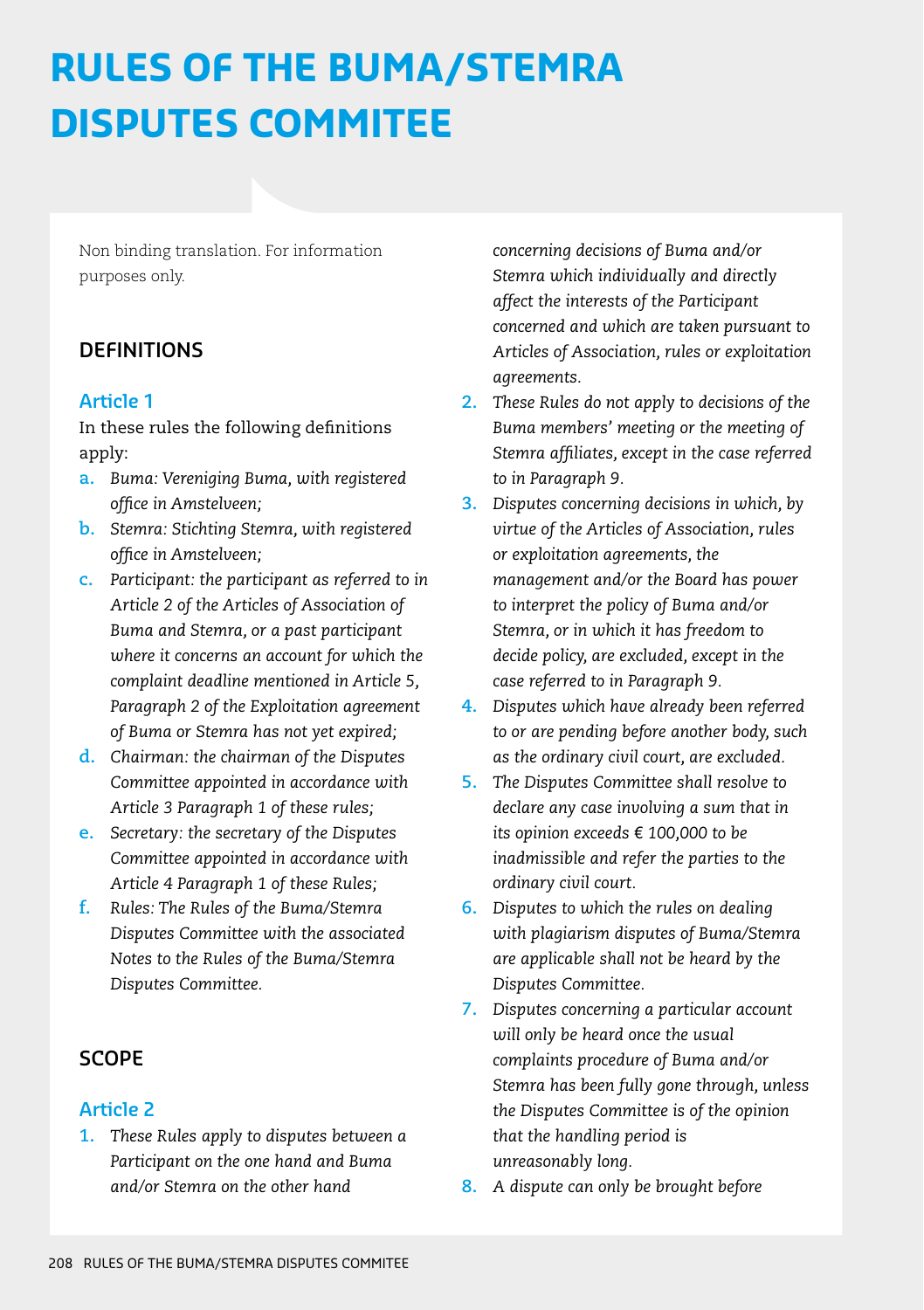*the Disputes Committee once.*

**9.** *These regulations will apply, or a complaint will be respectively admissible if the complaint on which the dispute is based is against a decision of the members' meeting or the affiliates' meeting or the Board, or against the general policy of Buma/Stemra, but, in this case, the Disputes Committee can only marginally assess whether the individual interests of the individual participant in question have been sufficiently taken into account. If the Disputes Committee believes that this has been insufficiently done, the Disputes Committee will request a review of the case by the members' meeting, the affiliates' meeting or the Board.*

## **COMPOSITION AND APPOINTMENT OF THE COMMITTEE**

## **Article 3**

- **1.** *The Disputes Committee consists of at least seven members, namely:*
	- *a. an independent chairman (who must be a lawyer with expertise in the field of intellectual property rights);*
	- *b. a deputy independent chairman (who must be a lawyer with expertise in the field of intellectual property rights);*
	- *c. five ordinary committee members who are members of Buma and/or Stemra, of whom three are authors and two are publishers.*
	- *d. members of the Disputes Committee must not be employees of Buma or Stemra.*
- **2.** *A dispute is handled by three members of the Disputes Committee, namely:*
	- *a. the chairman (or their deputy) and*
	- *b. two ordinary members of the Disputes*

*Committee, appointed by the chairman (or their deputy)*

- **3.** *The Chairman, members and deputy members of the Disputes Committee are appointed and dismissed by the members' meeting of Buma and the meeting of Stemra affiliates, on the recommendation of the Boards of Buma and Stemra, having heard the Chairman of the Disputes Committee.*
- **4.** *The appointment is always for a period of three years.*
- **5.** *A member or deputy member who stands down may be reappointed immediately for one period.*

## **SECRETARIAT**

#### **Article 4**

- **1.** *The Boards of Buma and Stemra appoint a secretary and deputy secretary jointly in consultation with the chairman.*
- **2.** *The Secretary attends all meetings and takes the minutes; he or she has an advisory role.*
- **3.** *The address of the secretariat is at the offices of Buma/Stemra.*

## **SUBMISSION OF DISPUTES**

- **1.** *A dispute is initiated by submitting it in writing to the secretariat.*
- **2.** *The submission contains the following information:*
	- *a. the name, address and place of domicile or establishment or actual place of abode of the applicant and his or her telephone and/ r fax number;*
	- *b. the name, address and place of domicile or*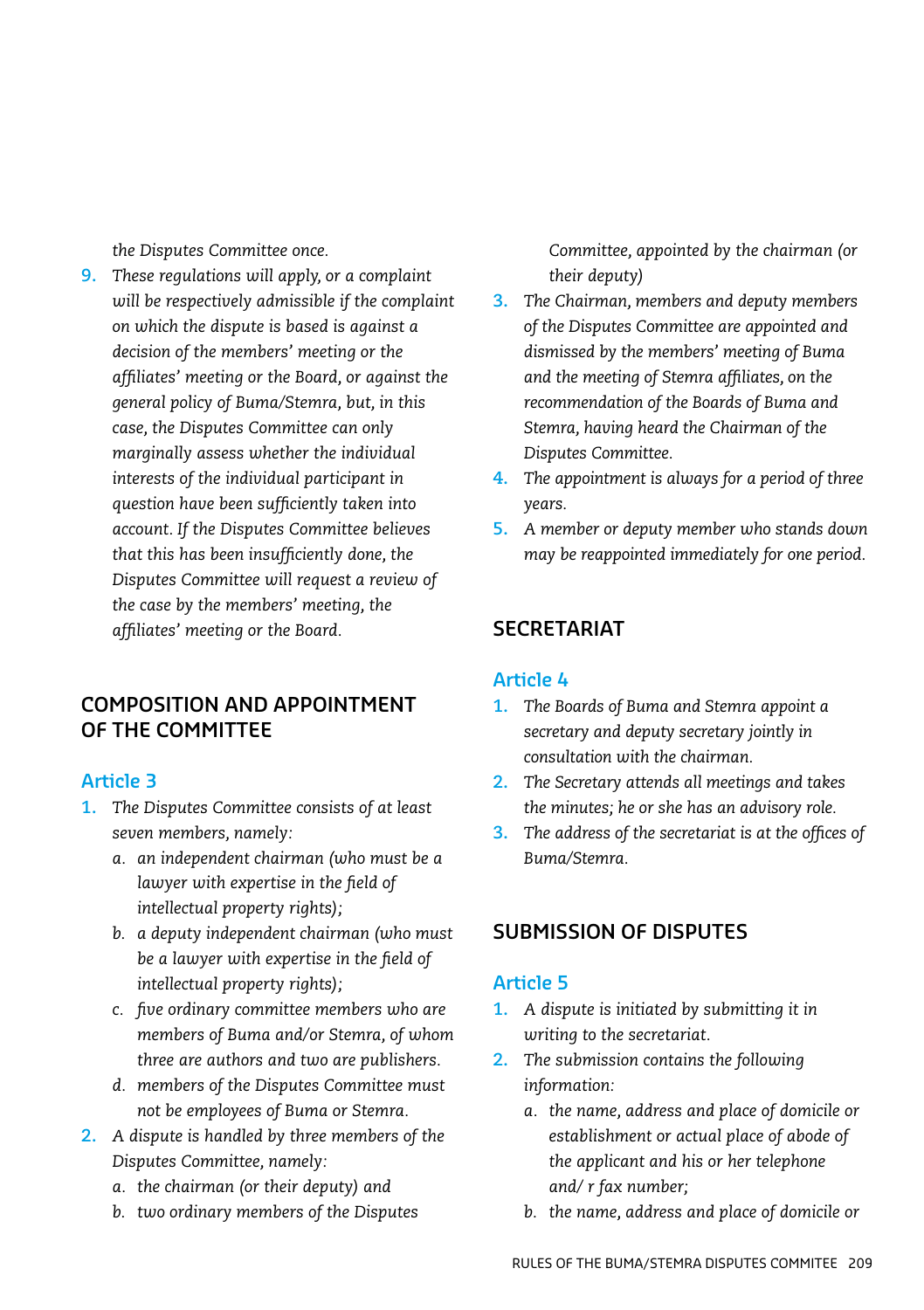*establishment or actual place of abode of the opposing party and his or her telephone and/or fax number;*

- *c. a clear explanation of the dispute and, where applicable, of that which the applicant is claiming, with copies of relevant documents where applicable.*
- **3.** *The Secretary provides the applicant with written confirmation of receipt of the submission, indicating the date of receipt.*
- **4.** *The Secretary simultaneously notifies Buma and/or Stemra of the submission.*
- **5.** *The secretary invites Buma and/or Stemra to respond to the submission in writing within six weeks after the secretary receives the dispute handling fee.*

## **REPRESENTATION**

#### **Article 6**

- **1.** *The parties can be represented in the proceedings of the dispute by a person authorised to that end or by a lawyer.*
- **2.** *The parties shall notify the Secretary and Buma and/or Stemra of the appointment of a representative as soon as possible, unless the appointment is already evident from the submission or from the written response of Buma and/or Stemra.*

## **MEETING OF THE DISPUTES COMMITTEE**

#### **Article 7**

**1.** *The Disputes Committee itself determines the order of proceedings. The dates for submission of documents and the date of the meeting (hearing) will be chosen in such a way that the dispute* 

*process should in principle be completed within six months.*

- **2.** *During the meeting the Disputes Committee gives the parties the opportunity to explain their positions verbally.*
- **3.** *The failure of a party to appear at the meeting without putting forward good reasons, despite having been properly called upon by the Secretary to attend, shall not prevent the Disputes Committee from hearing the other party(ies) and pronouncing its verdict.*
- **4.** *The Disputes Committee can be advised by one or more experts of its choice and pay fees to them, and/or hear Buma and/or Stemra or witnesses.*
- **5.** *If a settlement is reached, this will be set down in writing in an agreement between the parties and signed by the parties, whereupon the dispute resolution comes to an end.*

## **WRITTEN PROCESS**

- **1.** *Depending on the nature and scale of the dispute, the Disputes Committee may also decide to resolve the dispute through a written process.*
- **2.** *If the Disputes Committee decides on a written process, the applicant will be given the opportunity to provide a further written explanation, after which Buma and/or Stemra will be given the opportunity to give a further written response.*
- **3.** *The Chairman decides the deadlines for submission of the documents, in such a way that the dispute process should in principle be completed within six months.*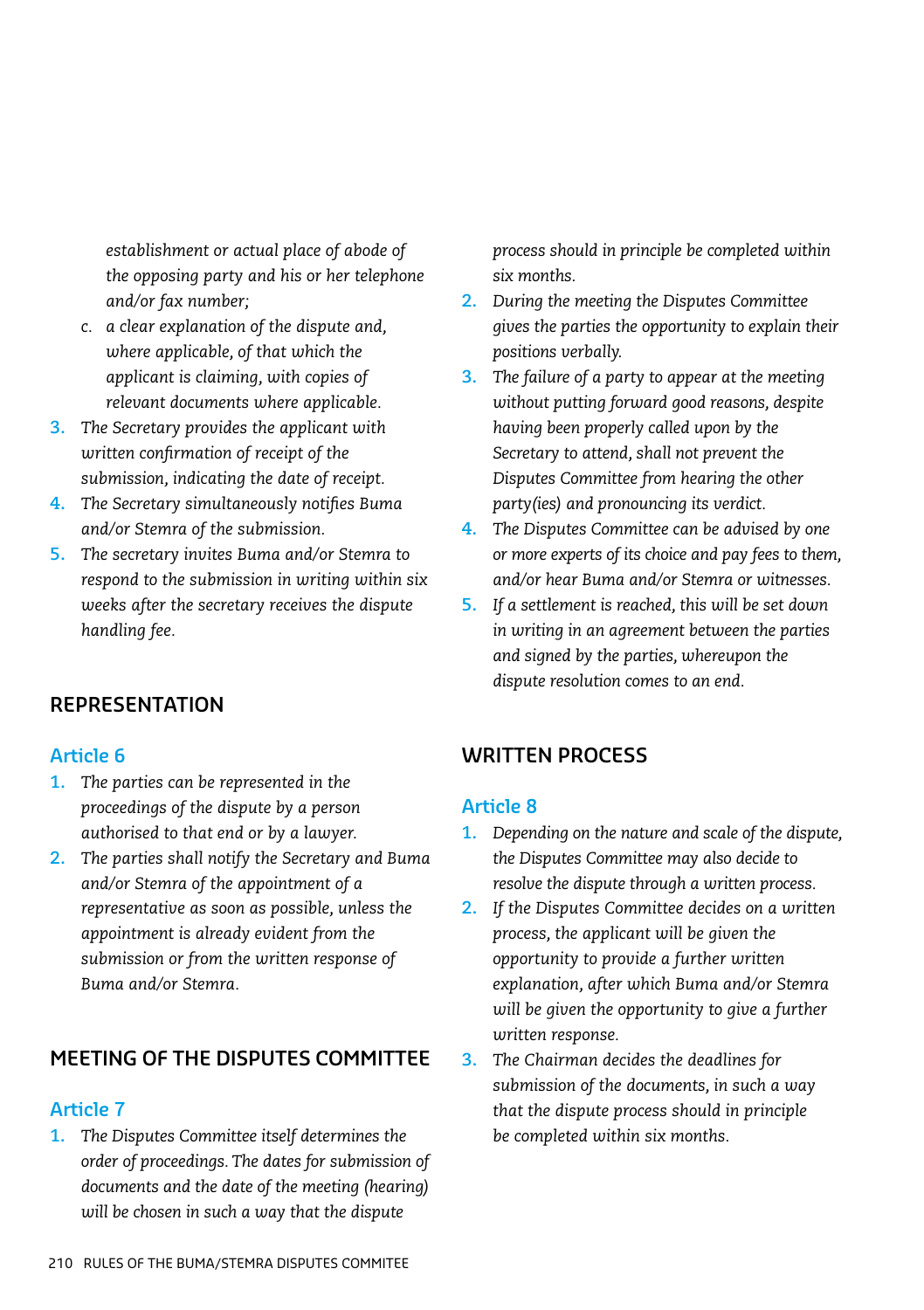## **PRESENTATION OF DOCUMENTS**

## **Article 9**

- **1.** *The Disputes Committee is at all times authorised to demand that the parties and/or Buma and/or Stemra present certain documents that it considers to be of significance for the dispute.*
- **2.** *All the documents submitted by a party, including the notification of the dispute, are submitted in six copies to the Secretary, who immediately sends the documents concerned to the other party indicating the date of receipt.*

## **VERDICT OF THE DISPUTES COMMITTEE**

## **Article 10**

- **1.** *Once the dispute process is completed, the Chairman determines the date on which the Disputes Committee will deliver its verdict.*
- **2.** *The Disputes Committee decides by a majority vote.*
- **3.** *In reaching its verdict the Disputes Committee considers only those documents which have been brought to the attention of all parties.*
- **4.** *The verdict of the Disputes Committee must be backed by reasons, indicating at least the facts, the evidence that has been put forward, the grounds on which the Disputes Committee arrived at its opinion and – in so far as applicable – the ruling on payment of the costs mentioned in Article 14.*
- **5.** *The verdict of the Disputes Committee is given in writing. The Secretary sends a copy of the verdict to all the parties.*
- **6.** *The verdict of the Disputes Committee is binding on the parties.*
- **7.** *Buma and/or Stemra is obliged to comply with the verdict, except in the case referred to in Paragraph 8.*
- **8.** *Implementation of the verdict of the Disputes Committee shall be suspended if any one of the parties wishes to refer the ruling to the civil courts and has filed the case to that effect with the civil court by no later than 6 (six) weeks after the date of the verdict. The suspension shall remain in effect until the court gives an irrevocable ruling, which shall then supersede the verdict of the Disputes Committee.*

## **COSTS OF THE PROCEDURE**

## **Article 11**

- **1.** *Each party bears its own costs, including the costs of legal assistance mentioned in Article 6.*
- **2.** *The costs and expenses of the Disputes Committee, of the secretariat and of the experts mentioned in Article 7, Paragraph 4 are borne by Buma and/or Stemra.*

## **FEES AND EXPENSES OF MEMBERS OF THE DISPUTES COMMITTEE AND SECRETARY**

- **1.** *The fees of the members of the Disputes Committee and the Secretary are defined jointly by the Boards of Buma and Stemra.*
- **2.** *The expenses of the members and Secretary include reasonable travel and accommodation costs as well as postage, telephone and fax costs.*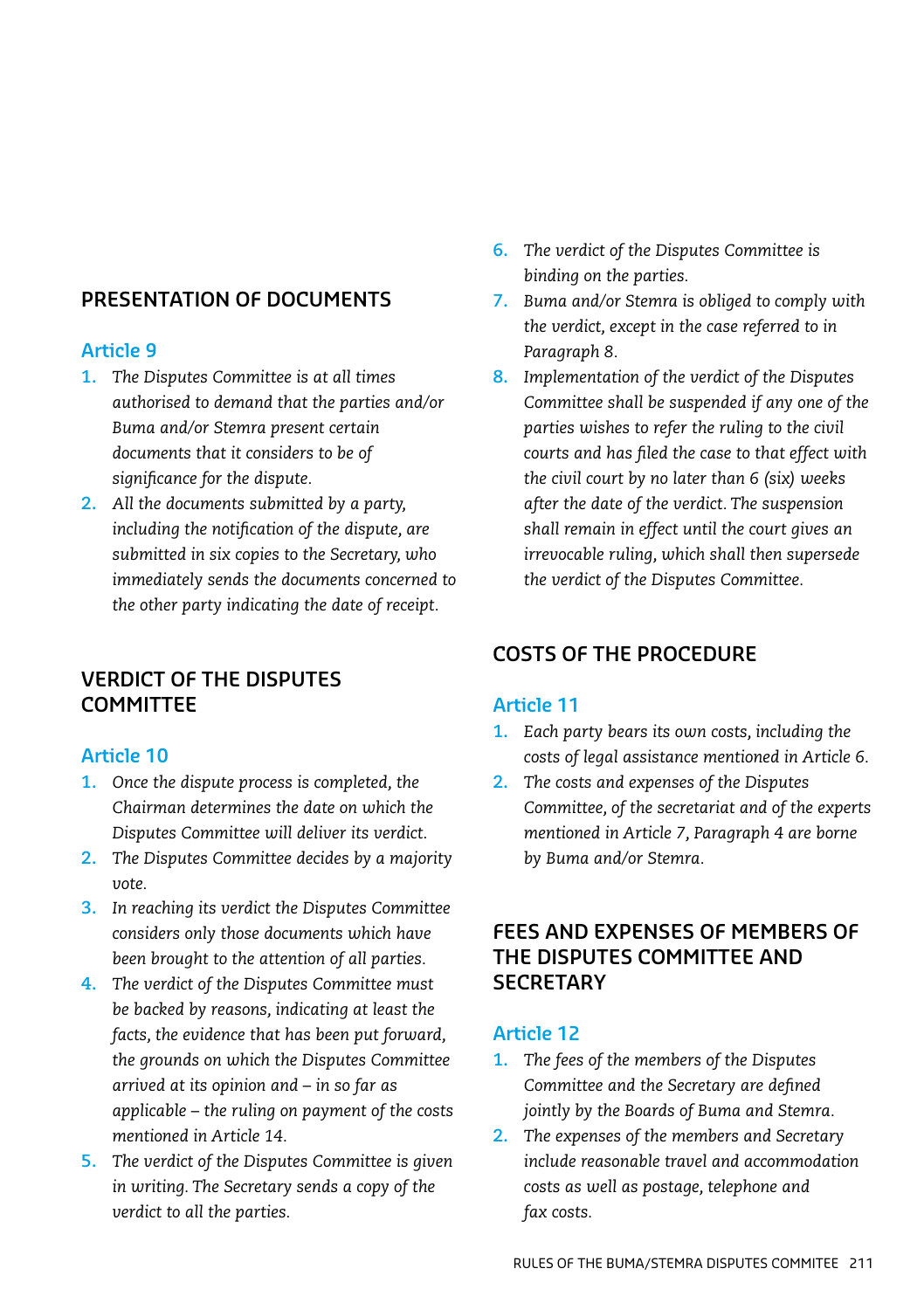## **DISPUTE HANDLING DEPOSIT**

## **Article 13**

- **1.** *For each notification of disputes (one notification may cover several disputes), a dispute handling deposit shall be payable by the notifying party:*
	- *a. author: € 150 per notification*
	- *b. publisher: € 300 per notification*
- **2.** *The dispute handling deposit must be paid into the Buma/Stemra account by no later than 14 days after the day on which the secretary confirms receipt of the notification.*
- **3.** *If the notifying party has not paid the dispute handling deposit demanded of them within the term specified by the secretary, they shall be deemed to have withdrawn their complaint.*
- **4.** *If the Disputes Committee finds in favour of the notifying party, they will receive their dispute handling deposit back without interest.*

## **FINAL PROVISIONS**

#### **Article 14**

- **1.** *All proposals and counterproposals for a settlement put forward by any person are deemed to be made with due reservation of rights.*
- **2.** *The members of the Disputes Committee and the Secretary shall act neither as referee, nor as advocate or adviser in any legal or arbitration procedure concerning disputes occurring in relation to disputes that have been dealt with wholly or partially within the framework of this dispute procedure.*

## **DATE OF TAKING EFFECT AND AMENDMENT OF RULES**

- **1.** *These rules were last modified by a resolution of the boards of Vereniging Buma and Stichting Stemra on 3 April 2013 affecting Articles 3, 4, 5, 9 and 13.*
- **2.** *These rules are established and amended jointly by the Boards of Buma and Stemra. Save as otherwise specified, the applicable rules are those in force on the date when the dispute was lodged.*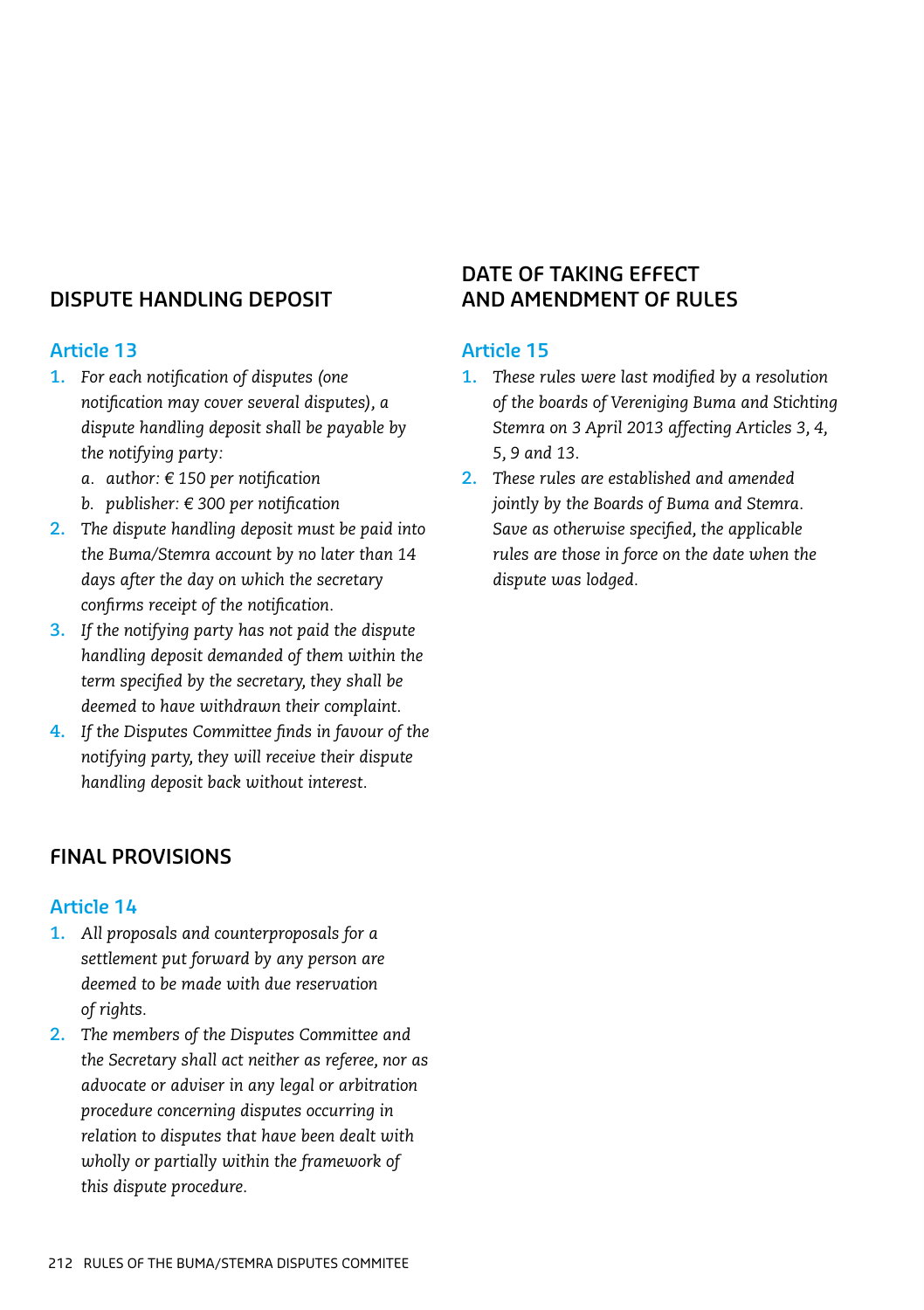# **NOTES TO THE RULES OF THE BUMA/STEMRA DISPUTES COMMITTEE**

Non binding translation. For information purposes only.

As sent to the Buma members' meeting and the meeting of Stemra affiliates in 2006

## **A. INTRODUCTION**

The introduction of rules for dealing with disputes was prompted by the statements made in the 'Echerer resolution' of the European Parliament [1] and the requirements of the Collective Management Supervision Act (Wet Toezicht Collectief Beheer) [2]. In a letter of 8 February 2005 the Control Board (College van Toezicht) requested that it be sent the dispute rules adopted by Buma. Buma thereupon submitted the rules of the VCP (Vaste Commissie Plagiaat – Permanent Committee on Plagiarism) and indicated that it was working on more general rules for dealing with complaints of rightholders concerning matters such as distribution.

## **B. STATUS OF THESE NOTES**

These notes reflect the intention of the Rules and are an integral part of the Rules. The notes also serve as instructions for applying the Rules.

# **C. SCOPE**

These Rules relate to disputes between a

Participant and Buma and/or Stemra concerning certain decisions of Buma and/ or Stemra. Therefore not all decisions are covered by the Rules. It must concern a decision whereby the interests of the Participant are individually and directly affected (see point 4 below). Furthermore, the decision must be taken for the purpose of execution and application of Articles of Association, rules or exploitation agreements. Such is the purport of Article 2, Paragraph 1 of the Rules. This is the main rule.

The intention of this main rule is described on the one hand via an interpretation of the main rule, and on the other hand via a number of exceptions to the main rule, and also by a number of examples of what is and what is not covered by the rules.

With regard to execution and application, the Disputes Committee may for example decide in respect of a dispute concerning a complaint of a Participant that the management has applied the Articles of Association, rules or exploitation agreements incorrectly in this specific case. But where it concerns subjects on which, under the Articles of Association, rules or exploitation agreements, the management has discretionary policy, the dispute resolution procedure is not applicable, even if the complaint itself concerns a specific case. Nor is it the role of the Disputes Committee to rule on (the content of) the Articles of Association, rules or exploitation agreements them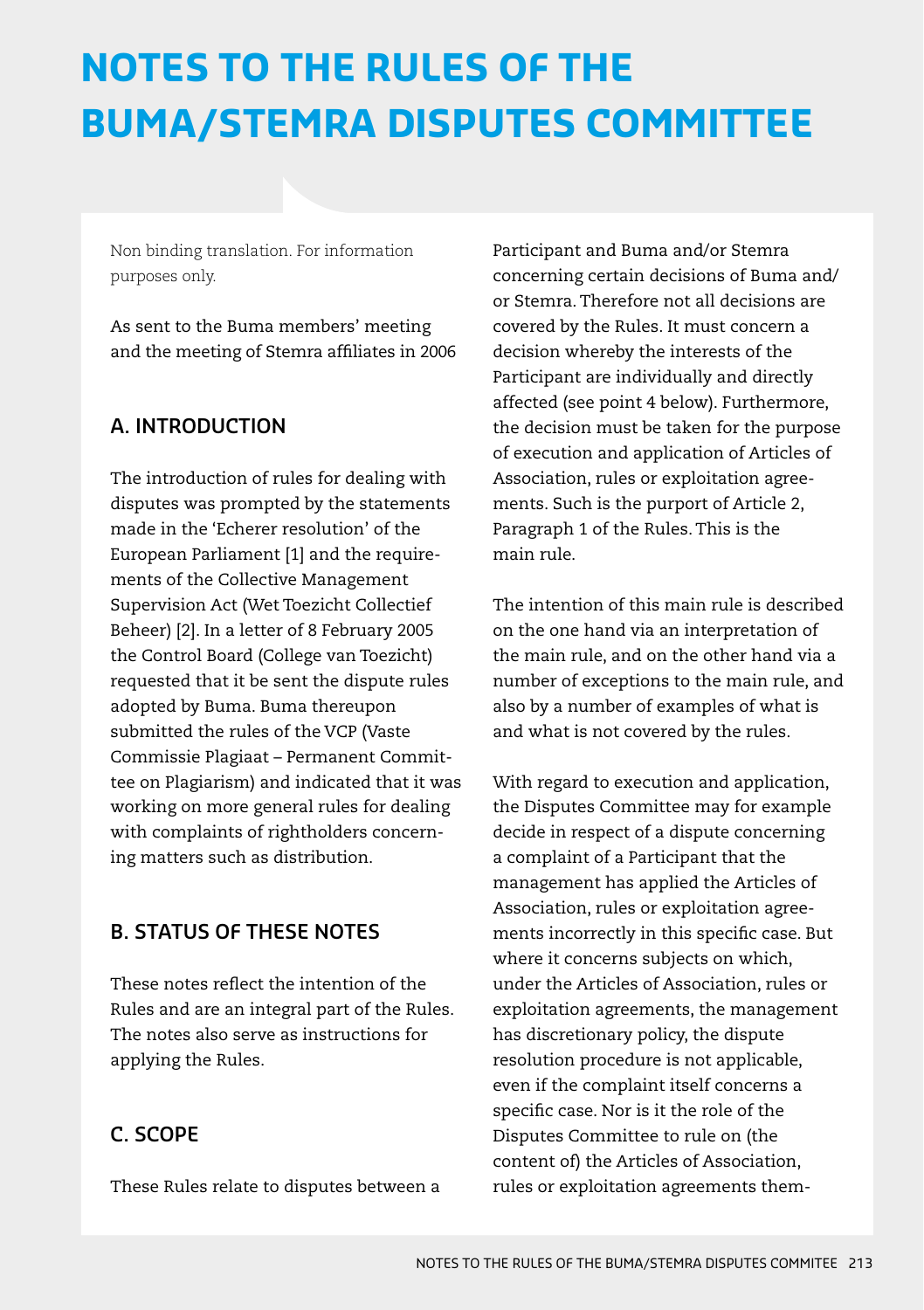selves. These rules are laid down by the members' meeting or the meeting of affiliates. For example, the dispute resolution procedure is not intended to apply to a complaint such as that which was brought by a tunes composer concerning a lower valuation of jingles, bridges, links, etc. due to a change in the Distribution Rules. The complaint concerned not so much a specific application of a regulation, but rather a matter of policy, in this case an amendment to the Distribution Rules by the Board and the members' meeting. It is not the role of the Disputes Committee to make any pronouncement on policy. If a Participant does not agree with the policy, under the rules of the association and/or the foundation they can try to get the policy changed, or they can apply to the courts.

## **D. INDIVIDUAL AND DIRECT EFFECT ON INTERESTS**

This terminology used in Article 2, Paragraph 1 is derived from the General Administrative Law Act (Algemene Wet Bestuursrecht) and European law.

Under Article 1:2, first paragraph, of the General Administrative Law Act, interested party means a person whose interests are directly affected by a decision. According to the practice of the administrative court, for a person to be regarded as such they must satisfy five criteria:

- **a.** *the party concerned must have their own interest in the case;*
- **b.** *this must concern a personal interest which adequately distinguishes the interested party*

*from others;*

- **c.** *this interest must be objectively definable (purely imagined or instinctive complaints are therefore not sufficient);*
- **d.** *the interest must be sufficiently current (i.e. not an uncertain future interest);*
- **e.** *the interest must be directly affected by the decision.*

The addition of the word 'individual' is based on European law, which mentions an interested party whose interests are individually and directly affected. A Participant can only complain about a decision that concerns them individually. For example, author A cannot complain about a decision affecting author B.

## **E. EXCEPTIONS TO THE SCOPE**

In addition to the interpretation and exceptions as mentioned in point 3 above, the following specific exceptions are mentioned

**a.** *Decisions of the meeting of members and/or affiliates.* 

*A decision of the highest body, for example of the members' meeting, must not be submitted to the Disputes Committee for appraisal (Article 2, paragraph 2). If a Participant does not agree with the policy, under the rules of the association and/or the foundation they can try to get the policy changed, or they can apply to the courts*

**b.** *Discretionary policy, further interpretation. As mentioned above, these Rules are not concerned with disputes about the policy of the annual general meeting, the Board or the management, but rather with complaints of*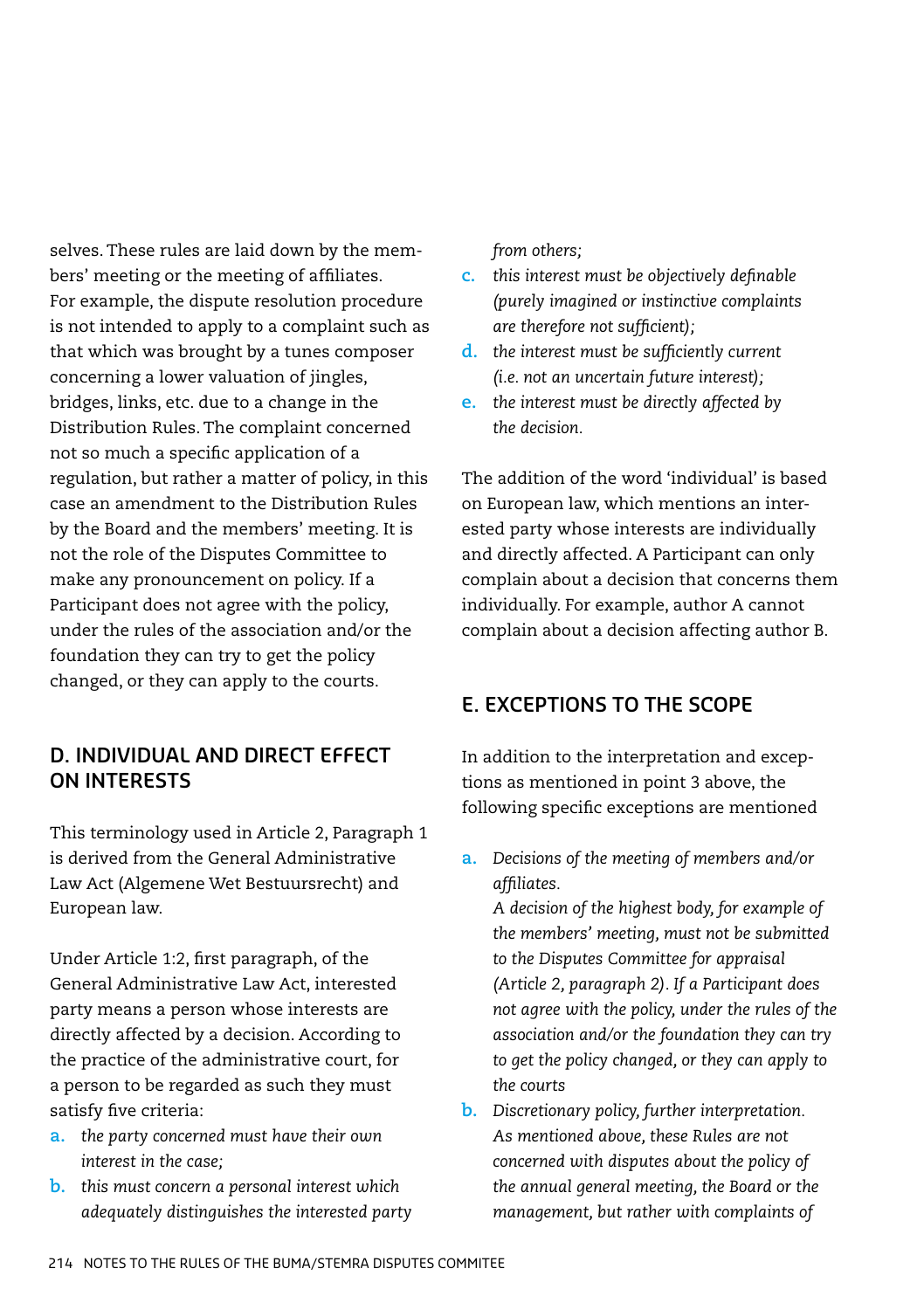*a person who is individually disadvantaged in connection with the specific execution/ application of policy as limited to their case. Nor is the dispute resolution procedure intended to enable the Disputes Committee to deliberate on cases where the Articles of Association, rules or exploitation agreements allow the management and/or the Board discretionary policy. After all it is not intended that the Disputes Committee should review policy, i.e. sit in the place of the policy-makers. Where a policy-making body, such as the members' meeting, grants the management freedom to decide policy – for example in order to allow exceptions to a regulation – the Disputes Committee may not provide any further interpretation or pass judgment on the matter. If a Participant objects to the application of a regulation by the management in their specific case, they should appeal not to the Disputes Committee, but rather to the Board or the members' meeting in order to have the regulation amended. As long as the Board or the members' meeting does not consider it necessary to formulate a regulation or decision concerning the matter in hand, there is no question of a decision reviewable by the Disputes Committee ' ... taken for the purpose of execution of Articles of Association, rules or exploitation agreements' as referred to in Article 2, Paragraph 1.* 

*The Disputes Committee assesses whether or not the existing policy has been executed/ applied correctly, but not whether the policy itself is wrong.*

**c.** *Other rules*

*The VCP (Vaste Commissie Plagiaat – Permanent Committee on Plagiarism) is an independent committee consisting of experts*  *on the subject matter. In the area where the VCP is expert, it is not necessary for the new Disputes Committee also to be active. In case of doubt, the VCP will decide. This exception concerns Article 2, Paragraph 6*

**d.** *Complaints about accounts This concerns Article 2, Paragraph 7. The usual procedure is as follows. Complaints concerning accounts are subject to Article 15 of the Distribution Rules (complaints about accounts up to a maximum of 2 years after the account, and the corresponding Article 5 of the Exploitation agreement). A complaint is handled by the management, via staff. Thereafter it was – until now – possible to appeal to the Board.* 

*Where it concerns a complaint about the distribution, it is only possible to lodge a claim under the dispute resolution procedure once a decision has been made about the complaint. This depends on the acceptance or rejection of a complaint being carried out formally, stating reasons. That does however mean that if a decision on a complaint is not forthcoming – bearing in mind the complexity, scale and clarity of the complaint – the 'failure to come forth' must be regarded as a rejection of the complaint. The current usual procedure outlined above in relation to the Board ceases to apply on these Rules coming into force.*

**e.** *Dispute already referred to the ordinary court Article 2, Paragraph 7 states that if the dispute in question is already being dealt with by the court, an appeal cannot also be lodged with the Disputes Committee. Therefore a Participant may decide not to approach the Disputes Committee (for a binding advice, see Art. 10, Para. 6), but to approach a different body, such as the court.*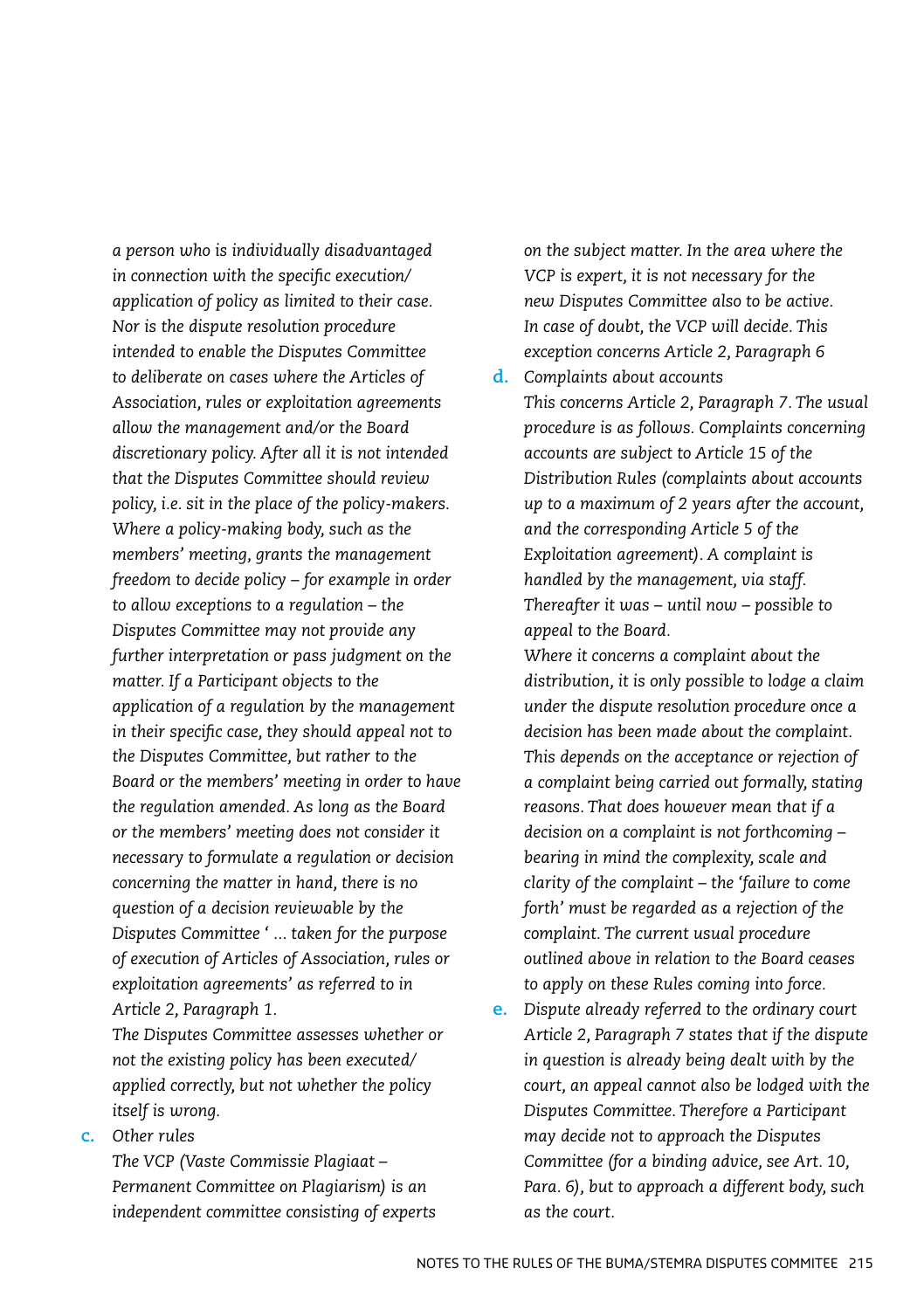**f.** *Other exceptions in Article 2 This concerns exceptions as mentioned in Paragraphs 5 and 8 of Article 2. These exceptions are self-explanatory.*

## **F. FURTHER EXAMPLES: RULES DO APPLY**

- **a.** *A dispute over the execution of the Distribution Rules based on e.g. a decision of the management, in relation to which the management does not have discretionary policy.*
- **b.** *For complaints about incorrect application of copyright distribution keys, it was formerly possible to appeal (against a management decision) to an Appeal Committee established by the Board (Art. 13, Appendix 5 Buma Distribution Rules). This rule is replaced by these new Rules. A complaint can now be submitted to the Disputes Committee if all criteria are met (e.g. dispute not already pending at court, etc.).*
- **c.** *A dispute about the non-admission of a Participant as a member or affiliate, or about the deprivation of such status (e.g. because in the opinion of the management the revenue requirement, which is strictly set – i.e. no freedom to decide policy – in the Articles of Association, is no longer met).*
- **d.** *A complaint about failure to notify a decision in good time in accordance with Article 3 of the Exploitation Rules not to exploit a work in a particular country (the complaint cannot relate to the actual decision itself not to exploit the work in that country: discretionary policy).*
- **e.** *A complaint about failure to notify a decision in good time in accordance with Article 6 of the Exploitation Rules to set the minimum amount*

*below which no payment will be made (not the actual decision itself to apply such limit, nor the level of such limit: freedom to decide policy).*

- **f.** *A complaint about the penalty referred to in Article 4 of the Exploitation Rules.*
- **g.** *For complaints about classification according to duration, it was formerly possible to appeal (against a management decision) to an Appeal Committee established by the Board (Art. 6, Appendix 1, Buma Distribution Rules). This rule is replaced by these new Rules. A complaint can now be submitted to the Disputes Committee if all criteria are met (e.g. dispute not already pending at court, etc.).*
- **h.** *Incorrect application by management of the procedure for extra-judicial dissolution, see G.c below.*

## **G. FURTHER EXAMPLES: RULES DO NOT APPLY**

**a.** *Hille complaint about non-collection from crematoria* 

*The Participant is individually and directly affected by the management's decision, but it is based on a (published) policy. Hille therefore has to approach the policy-makers, the Board or the annual general meeting. As is well known, the court rejected Hille's complaint.*

**b.** *Management decision to suspend due to double claim* 

*Such a decision is based on Article 8, Paragraph 2, Buma Distribution Rules (Stemra Article 7, Paragraph 2).* 

*The management 'is entitled' to suspend. In this respect the management has been granted freedom to decide policy under the Rules. This is the exception mentioned in Article 2, Paragraph*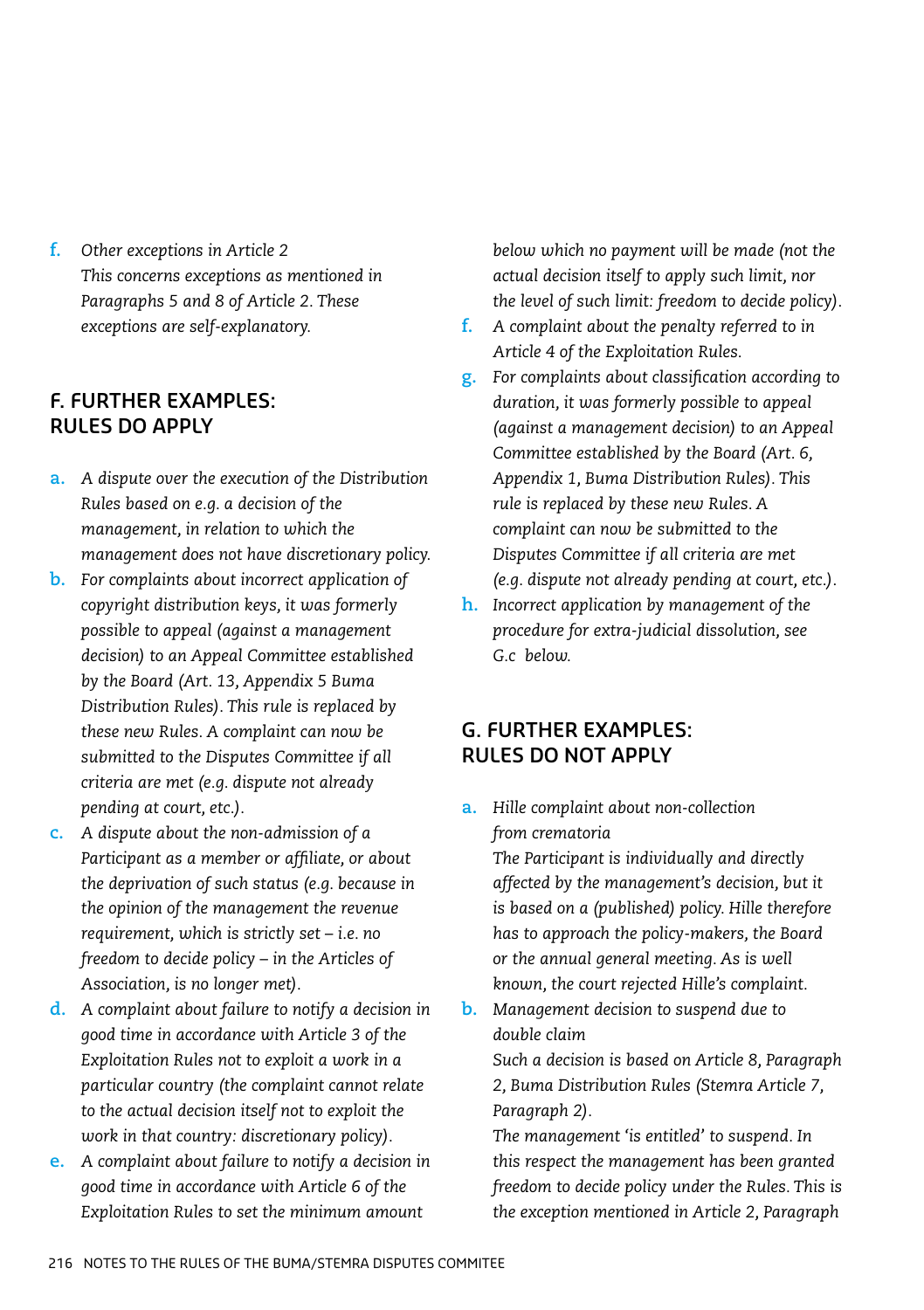*3. Buma/Stemra recognises different types of blocking. The management is entitled to suspend in the case of e.g. :*

- *1. Contradictory "CTB" applications (CTB stands for Componist, Tekstdichter, Bewerker [Composer, Lyricist, Arranger], work is registered by the author).*
- *2. Double claim between publishers concerning foreign work with Dutch sub-publisher. Buma/Stemra suspends + demands response. If the party complained against does not respond within 2 months, the claim will be awarded to the complainant.*
- *3. Double claim of publishers of originally Dutch work. Since the end of 2004, equivalent to point 2.*
- *4. Request of a sister organisation where a Buma/Stemra Participant is involved.*
- *5. Extra-judicial dissolution according to the procedure published in the Newsletter of January 2003.*
- *6. A complaint to the VCP (Article 7, Paragraph 2 VCP).*
- *7. Other cases of contradictory claims to a share in a musical work as mentioned in Art. 8 of the Buma Distribution Rules (Stemra Art. 7).*
- **c.** *Extra-judicial dissolution procedure This concerns rules for a dispute between rightholders. The dispute resolution procedure is not applicable (exception mentioned in Article 2, Paragraph 6). A different situation is where the management applies the procedure wrongly (incorrectly, incompletely, unreasonably), in which case the dispute resolution procedure can be applied to such a management decision.*
- **d.** *Dispute about minimum limit / basic amount The rules do not apply to a possible complaint*

*about a decision pursuant to Article 11 of the Exploitation Rules to set a minimum amount below which no payment will be made. Since it concerns the Board's discretionary policy, the complaint would have to be directed against the general decision itself to apply that limit and/or against the amount of that limit. Therefore such a complaint is not possible. A complaint can however be made about the failure to notify a decision in good time (see point e of 'Dispute resolution procedure does apply). The foregoing also applies to a Board decision concerning the level of the basic amount in Article 13 of the Buma Distribution Rules.*

- **e.** *Reservation and withdrawal of repertoire Subject to Article 3 of the Exploitation Rules and Article 27, Paragraph 2 of the Articles of Association, the management is authorised to refrain from exploiting an individual Participant in a certain country or in certain cases or for certain forms of exploitation. This concerns the management's freedom to decide policy: the dispute resolution procedure is not applicable.*
- **f.** *Excluding doubtful lists of performed works from distribution*

*This concerns the authority of the management to exclude doubtful lists of performed works from distribution and take additional measures (Article 5, Paragraph 5 Buma Distribution Rules). Concerns discretionary policy, therefore the dispute resolution procedure is not applicable.*

**g.** *Supplementary payment due to unreported performances* 

*This concerns the authority of the Board to introduce or not introduce a supplementary payment due to unreported performances (Art. 9 and 10 Buma Distribution Rules). Concerns*